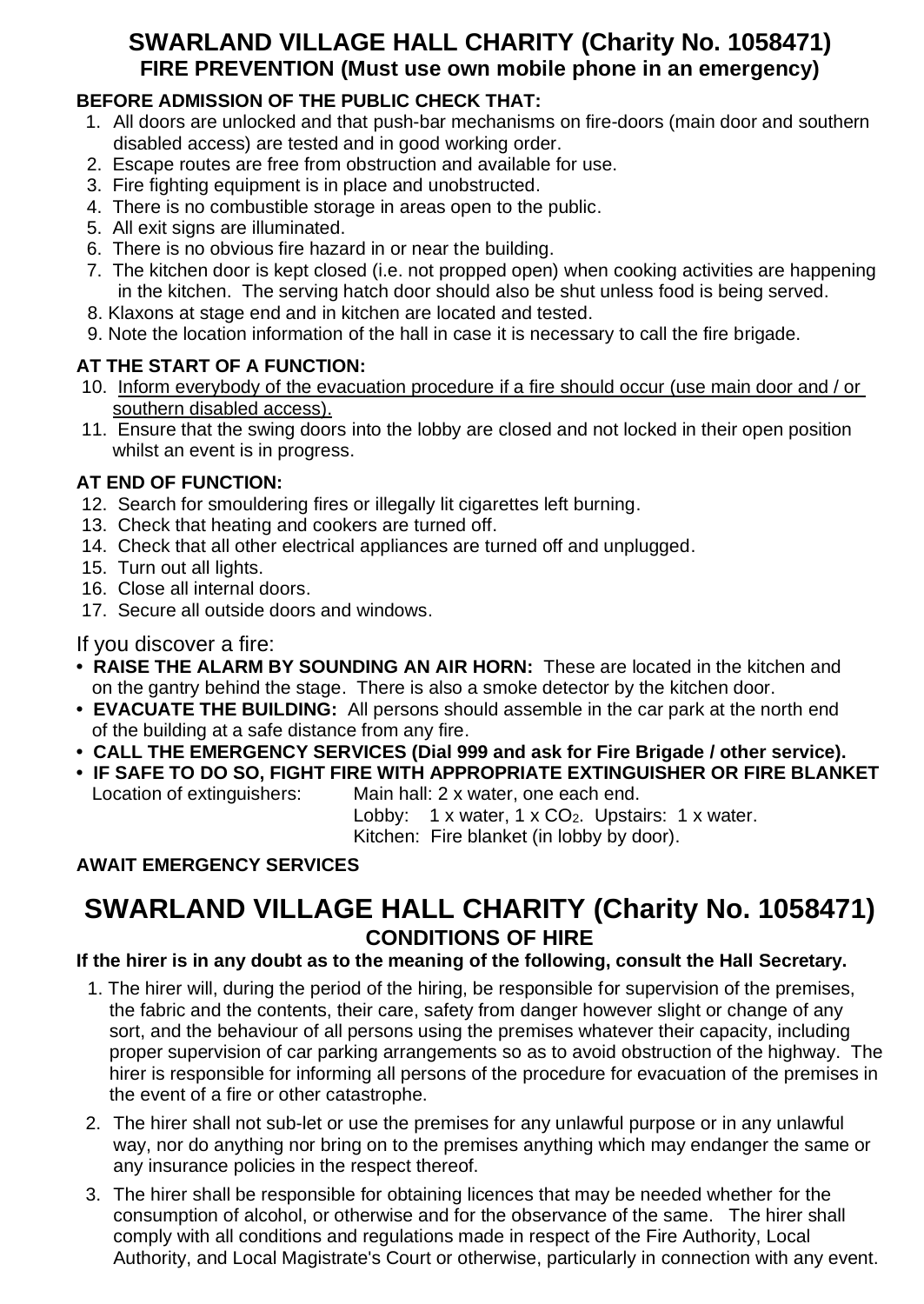### **SWARLAND VILLAGE HALLCHARITY (Charity No. 1058471) CONDITIONS OF HIRE (cont.)**

which includes public dancing or music or other similar public entertainment or stage plays. The hirer shall be responsible for ensuring that safeguarding arrangements are in place, including CRB checks for staff and volunteers where necessary.

- 4. The hirer should be familiar with the SVH Risk and Fire Assessments and any other associated responsibilities of being a hirer.
- 5. The hirer shall indemnify the Committee for the cost of repair of any damage done to any part of the property including the curtilage thereof and to the contents of the building which may occur during the period of the hiring as a result of the hiring.
- 6. If the hirer wishes to cancel the booking before the date of the event and the Committee is unable to conclude a replacement booking the question of the payment or the repayment of the fee shall be: 14 days notice will be charged at half the letting fee, 7 days notice will be charged at the full rate, or at the discretion of the Committee.
- 7. A returnable deposit of £20 must be paid in exchange for the regular holding of Hall keys. At the end of each use, the hirer shall be responsible for leaving the premises and surrounds in a clean and tidy condition, properly locked and secured unless directed otherwise, and any contents temporarily removed from their usual positions properly replaced. The hirer is responsible for making sure all lights, central heating and water heaters are switched off and that all water taps are turned off. The Hall (including the kitchen and toilets) is to be left clean and tidy. All rubbish must be removed from the premises and taken away (**NOT** left outside). Failure to comply with any of these conditions may incur additional charges at the discretion of the Committee.

# **Special Conditions of Hire**

- 1. The hirer, not being a person under18 years of age, shall be in charge of, and upon, the licensed premises during the whole time they are open for public entertainment. There shall be a minimum of two persons neither of whom shall be less than 18 years of age on duty in the premises when they are being used for public entertainments, including the person in charge. All persons on duty shall be informed of the procedure to be adopted in case of evacuation of the premises and must be familiar with the fire fighting equipment available.
- 2. Children and young persons under 18 must be supervised in the Hall at all times.
- 3. Capacity. The number of people on the premises shall not exceed 120 for dancing or seated. The hirer is responsible for laying tables and chairs and returning them to storage after use.
- 4. **Means of escape**. All means of exit in the premises must be kept free from obstruction and immediately available.
- 5. The emergency lighting supply illuminating all exit signs and routes must be turned on during the whole of the time the premises are occupied.
- 6. **Outbreaks of fire**. The Fire Brigade must be called to any outbreak of fire, however slight, and details thereof shall be given to the Secretary of the Hall Management Committee.
- 7*.* Dangerous performances. Performances involving danger to the public shall not be given.
- 8. Highly flammable substances shall not be brought into nor used in any portion of the building.
- 9. No internal decorations of a combustible nature (e.g. polystyrene, cotton wool) shall be erected without the consent of the Management Committee.
- 10. No unauthorised heating appliance, naked lights or candles shall be used on the premises at any time.
- 11. The hirers should provide tea-towels for their own use, and Hall table-cloths should be laundered and returned.
- 12. Dogs (other than guide dogs) are not allowed on the premises.
- 13. It is illegal to smoke anywhere on the premises.